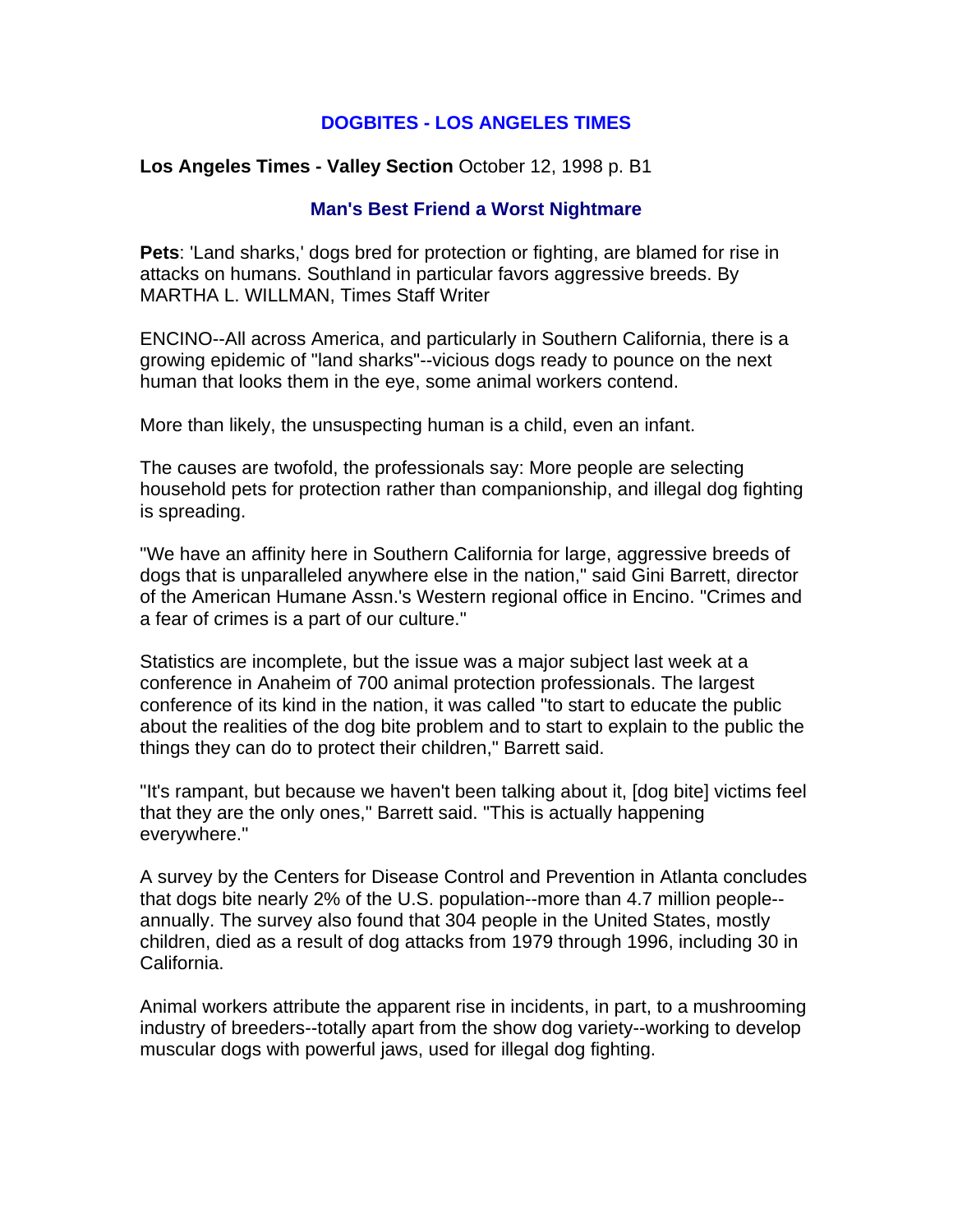"Breeders are breeding these land sharks for fighting," said Dan Knapp, general manager of the Los Angeles Department of Animal Services. The pups that don't make it into the fighting pits often wind up in households or in homeless packs roaming the streets, he said.

Most alarming, Knapp added, is that many of the fighting dogs now being bred show none of the warning signs--such as snarling or a stiff stance--typically displayed by a dog before it attacks.

"These dogs are impervious to pain and give no warning," Knapp said. "Consequently, you don't know what will trigger them."

Barrett, a five-year member of the city Animal Regulation Commission, said sample surveys of dogs at city shelters indicate 40% to 45% are pit bulls or pit bull mixes and 20% stem from Rottweiler or chow breeds--the most popular mixes for fighting dogs.

In response to growing complaints, the Los Angeles City Council in April urged officials to expand efforts to stop dog fighting. But local and state officials say they lack the personnel and resources to stem its growth.

"There are literally hundreds of dogs out there that pose a real danger to children," said Frank Andrews, director of the county's Department of Animal Care and Control. The department in July formed a nine-member "safety squad" to round up packs of dogs throughout the county. "If we stay with it for a year, we should make a dent in some of the problem," Andrews said.

Animal workers, law enforcement agencies and educators are beginning to work together to combat the problem. The Anaheim conference launched a drive to educate parents, teachers and pet owners about steps that can be taken to prevent and avoid bites.

Insurance companies, hit with what they say are large increases in claims stemming from dog bites, have launched their own attack, with some charging a premium or refusing to issue homeowners policies to those who keep potentially dangerous dogs.

The Insurance Information Institute reports that about a third of all homeowner claims involve dog bites.

The number of dog bite injuries dwarfs the reported cases of mumps, measles and whooping cough combined, said Dr. Jeffrey Sacks of the CDC, who has called for a nationwide prevention effort similar to those that have virtually wiped out those previously common childhood diseases.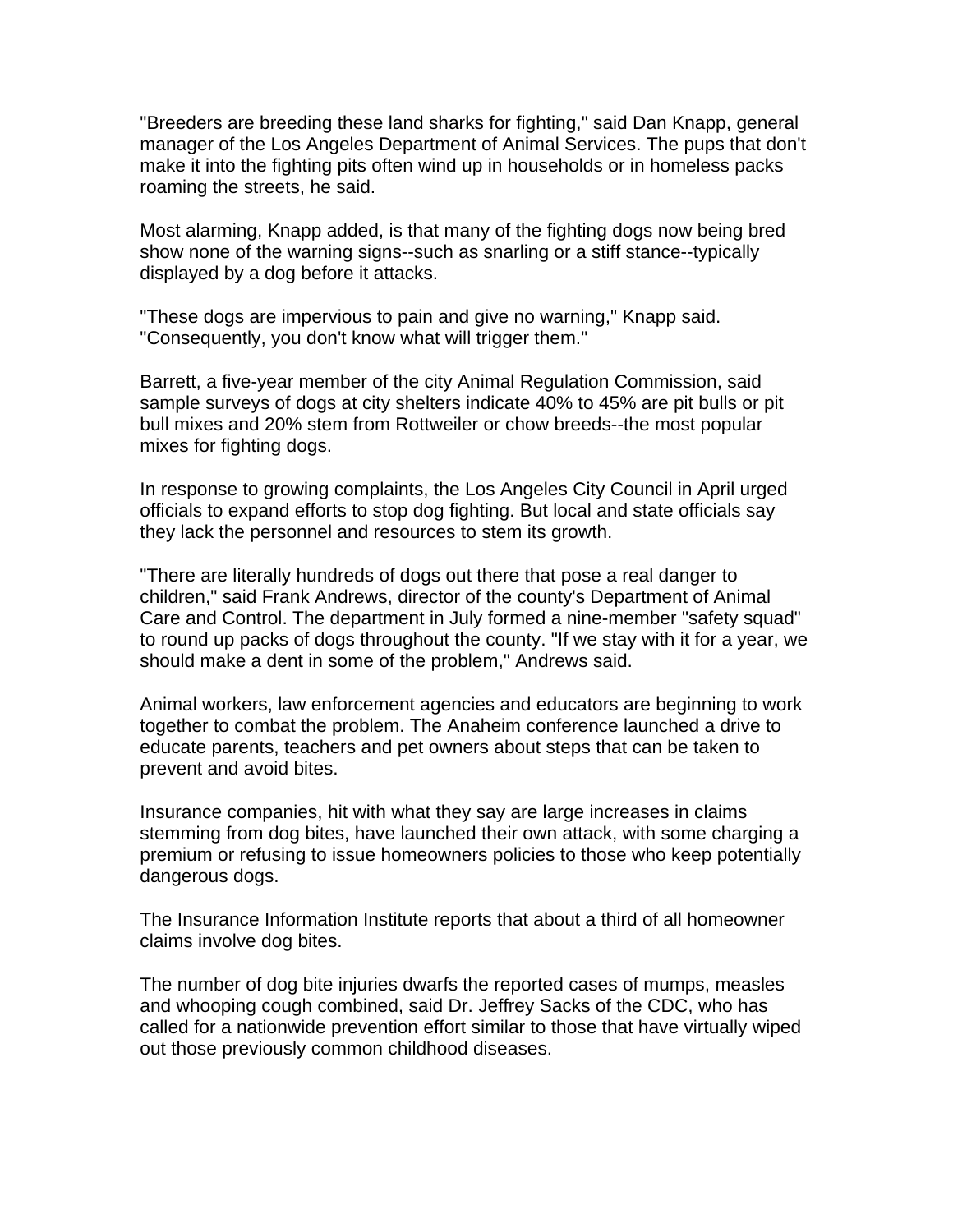In an eight-year span ending in 1994--the most recent year for which the CDC compiled such information--the number of dog bites requiring medical attention increased 37%. In 1994 alone, more than 800,000 dog bites nationwide required medical attention, according to the CDC study.

Statistics on dog bites in Los Angeles County have not been kept since 1995 because of lack of funding, county health department officials said. However, the county in June issued a public health warning about dog attacks.

"It is becoming a major health issue here," said Dr. Patrick Ryan, the county's chief of veterinary health. He attributes much of the problem to closer contact between people and dogs and the inability of many people to properly train their pets.

"A lot of people think it's macho to have an animal that bites." Ryan said. "They don't want a wimp for a dog."

Los Angeles Police Department officials report aggressive dogs are increasingly being used by criminals. In the first 10 months this year, 43% of all police shootings involved dogs, up from 30% in 1997 and 8.8% in 1993, according to the department.

Firm statistics are sketchy nationally, because bites occurring in the household often are not reported and because many areas lack agencies to collect the data, said Martha Armstrong, a vice president for companion animals of the Humane Society of the United States.

Erick Navarro, a 6-year-old Panorama City boy, was mauled by a pit bull in March, requiring surgery to close a dozen bites on the back of his head, neck and shoulder. He was walking along a Pacoima neighborhood street with his 83 year-old baby sitter when he was suddenly attacked by the 80-pound unneutered dog.

The baby sitter, Guadalupe Molina, and Victor Panos, a 16-year-old neighbor, also were bitten after they lifted the injured boy onto the roof of a car to prevent further attack.

The dog's owner said the animal was "riled up" from playing roughly with an adult. Animal control officials ordered the dog destroyed. Its owner was allowed to keep her Chihuahua, but was banned from owning any other dogs in the city for the next three years.

Erick's mother, Raquel Navarro, said her son often wakes up screaming in the night, dreaming that he is being attacked by a pack of dogs. Whenever he sees one, he grabs the hand of his 4-year-old sister and scrambles to climb with her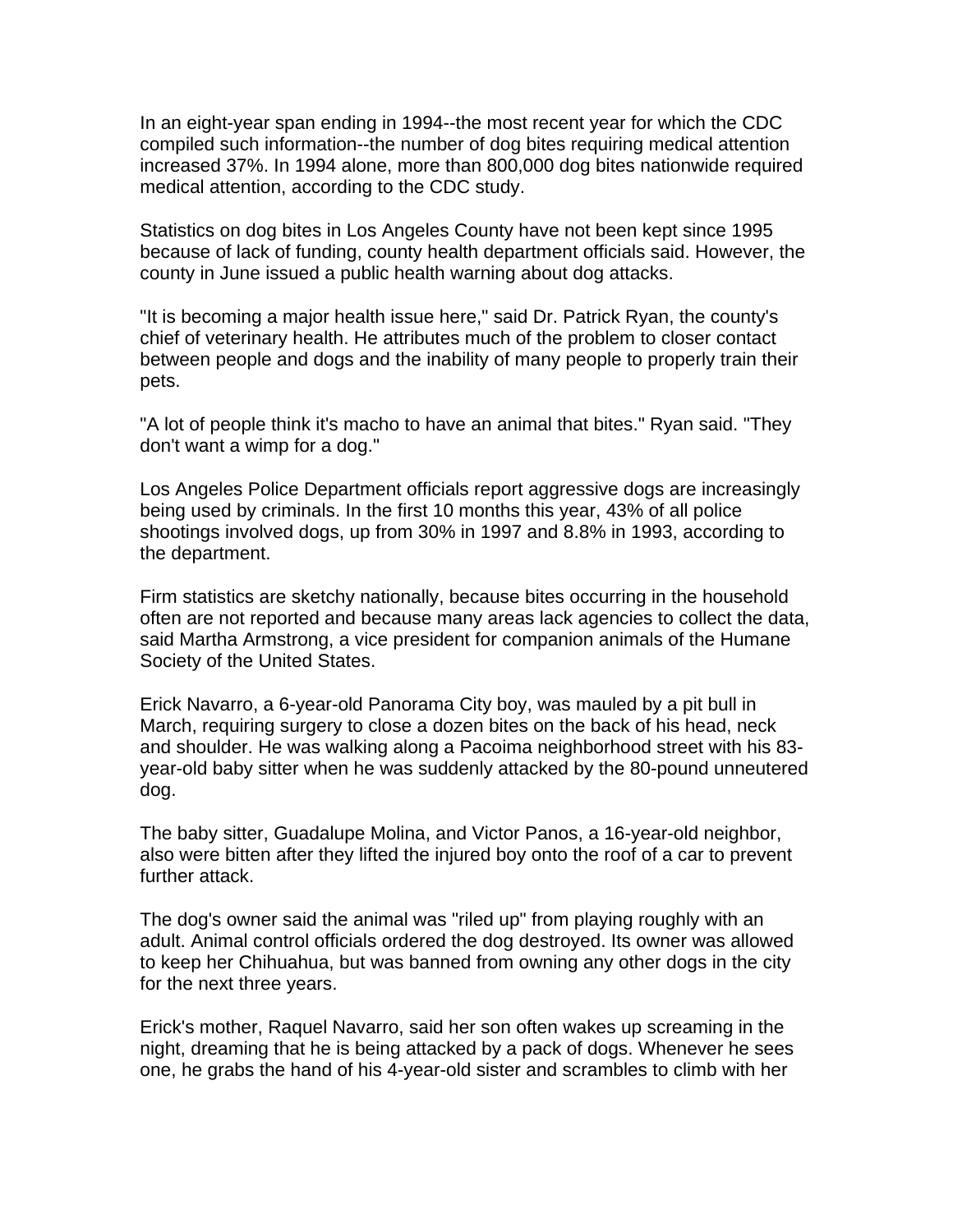on top of any object. He undergoes 30 minutes of private counseling once a week at school.

On Friday, Erick will undergo plastic surgery to eliminate the scars on his neck and head. "He is very afraid of every kind of dog," his mother said, "even those Chihuahua ones." Times staff writer Richard Marosi contributed to this story.

## **Animal Safety**

Animal workers say there is a nationwide outbreak of dog bites. A survey by the national Centers for Disease Control and Prevention in Atlanta concludes that dogs bite nearly 2% of the U.S. population-more than 4.7 million people annually. A particularly dangerous combination: fighting dogs and small children.

#### **Facts:**

In the U.S. from 1979 through 1988, dog attacks claimed an average of an average of 15 human lives annually.

From 1979 to 1996, 304 people in the U.S died from dog attacks, including 30 in California.

Most deaths occurred in children

## **Breeds involved in most attacks**

\* Pit Bulls \* Rottweilers \* German Sheperds \* Chows

## **Preventing Animal Bites**

July and August--when most kids are enjoying summer vacation and people are more likely to let their dogs outside-are the peak months for dog bites, according to the American Humane Assn.

Each year about 20,000 people are bitten by dogs in Los Angeles County, compared with about 4.5 million nationally. Of the 585,000 bites that required medical attention nationally in one year, 64% of the victims were children.

Cats bite nearly 400,000 people nationwide, annually. Boys are more likely to be bitten by dogs; girls are more likely to be bitten by cats.

## **Warning signs from dogs**

Ears laid back Fur on back standing up

Snarling with teeth showing